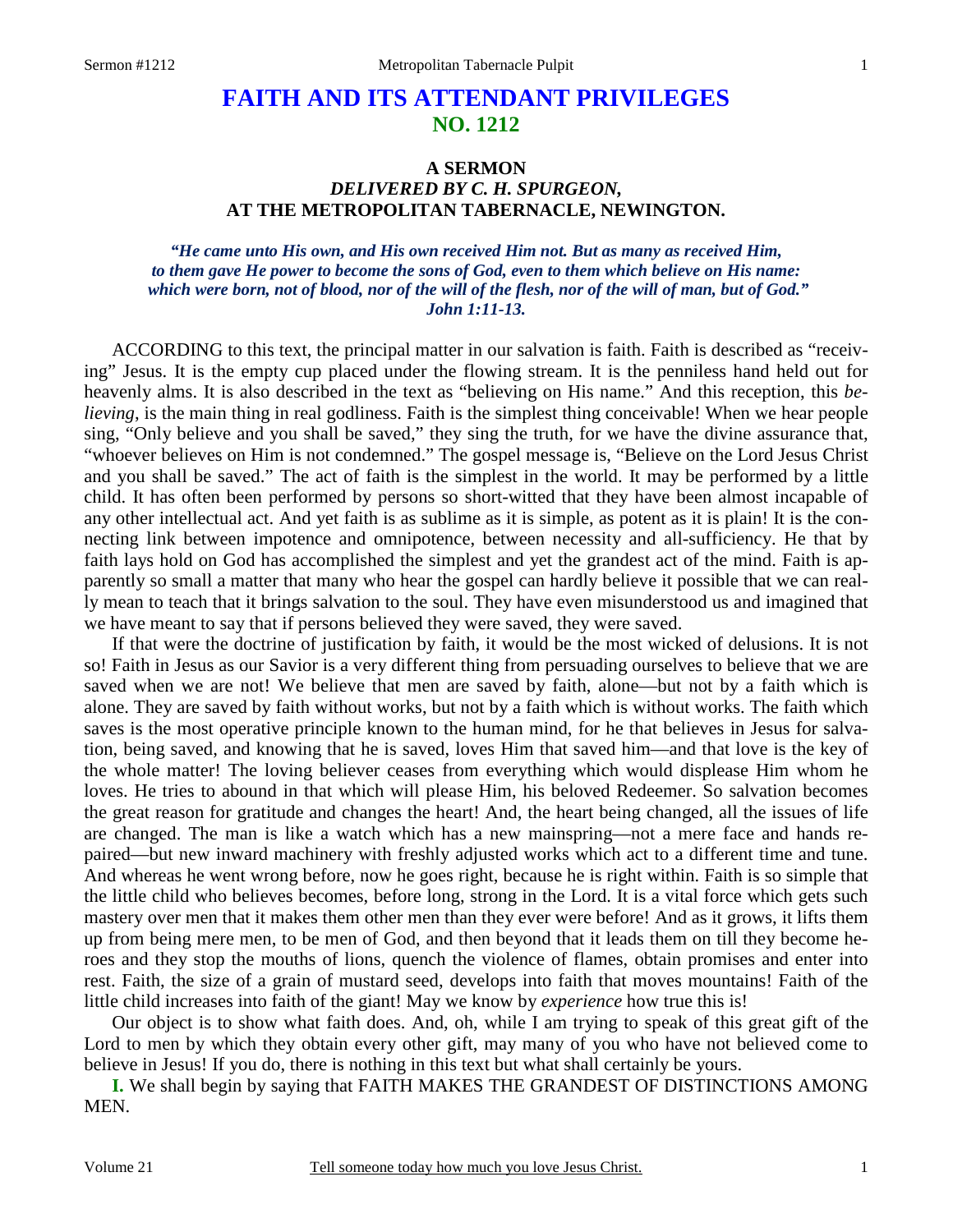This is clear from the text. Faith makes the grandest distinctions among men, for the text begins, "He came unto His own, and His own received Him not," that is one company—"but as many as received Him"—that is another company. Were an angel to come here with a drawn sword and to suddenly separate the righteous from the wicked with one stroke, you would find that his sword had for its edge the question, "Do you believe in the Lord Jesus Christ?" This divides men into saved believers and unbelievers with the wrath of God abiding on them. "He that believes has passed from death unto life, and shall never come into condemnation; but he that believes not is condemned already, because he has not believed on the Son of God." There are many distinctions among men—some proper and some improper—and there always will be such distinctions while this age lasts. There are rich and poor—and I fear there never will be a form of society in which there will be no poor. Even in the kingdom of Christ, when He comes, it seems there will be poor, for He shall judge the poor and needy. There will be the governors and the governed; the wise and the foolish; the teachers and the taught. But, mark you, these distinctions pass away. The grave is an awful leveler. There in the sepulcher Caesar is no more than his vassal. Socrates no greater than the slave who washed his feet. The great emperor who swayed the scepter has, in the tomb, no higher rank than the bondwoman who toiled at the mill. Death recognizes no caste, the sepulcher believes in equality. At the judgment seat, temporal distinctions will not be recognized except so far as they involve responsibility—and so far as that point goes, some of the great and mighty will then wish that they had been slaves—and regret that they cannot hide their heads among those whom they oppressed! The grand distinction which will outlast all time is that of faith or lack of faith. Do you believe or do you doubt? This makes the broad line of distinction! To the receivers of Christ or the non-receivers—to which do you belong, dear friend?

I want you to observe that the faith which makes the distinction is described here as *a receptive faith*. Saying faith becomes a working faith by degrees, but at first it is a receptive faith. And in fact, work as it may, afterwards, it must always be a receptive faith. We only work out our salvation as God works in us—and even the highest actions that are ever done for God are performed with the strength which God supplies. Working faith is merely receptive faith in action. A receiving faith is the vital point and it is absolutely necessary that the soul should receive Jesus to be its all in all. "To as many as received Him." Have you ever received *Him*, the Lord Jesus, the real Christ? Do you talk to Him? Do you know Him? Is He a companion? Is He a friend of yours? If you have received a personal Christ by confiding, trusting and depending upon Him, you are on the safe side of the house!

The text further says, "Even to them that believe *on His name*." Now, what is it to believe on His name? It struck me it would be a fair and a right way of illustrating the text to notice what are the names which are used in the former verses of this chapter. Please notice, in the first chapter of John, where our text is, what name of Jesus is used. "In the beginning was *the Word"—*that is the first name. The Word. What is the meaning of that? Why is Jesus Christ called the Word? Why, because, brethren, if I want to communicate to you by writing or by speech, I use a word. My thought is here—and there is your mind. I could get the thought partly to your mind by a picture*—*that is what God has done in nature. But we cannot use pictures for a full communication of knowledge—we must employ words. So God, wanting to speak to man, spoke by sending Christ and Christ is God's word. Have you ever received Christ as God's word to you? Will you just think of it, what a wonderful word He was? God said, "Men, stand no longer at a distance from Me. I will come and dwell among you"—33 years, the Son of God dwelt among the sons of men! "Men," He said, "men, I must punish your sins." There hung His Son bleeding on the tree for sin—God saying in a wonderful way—"I hate sin and therefore Jesus must die." The Lord next cries, "Men, I can now be just and yet can justify you. Come unto Me." There is Jesus risen from the dead, in newness of life, and He goes into heaven a man and, as man, is received to the throne of God—and thus, God says in a word to us, "I am willing to receive you up to My very throne." Actions speak louder than words, but Christ, Himself, is the word, the love-word, the tender word, the very heart-word of God—with acts attending and following which make His utterance the more convincing. God kept nothing back when He spoke Christ. He spoke that word and that word is the fullness of God's soul to sinners. Have you ever accepted Christ as the word between you and God? Have you ever spo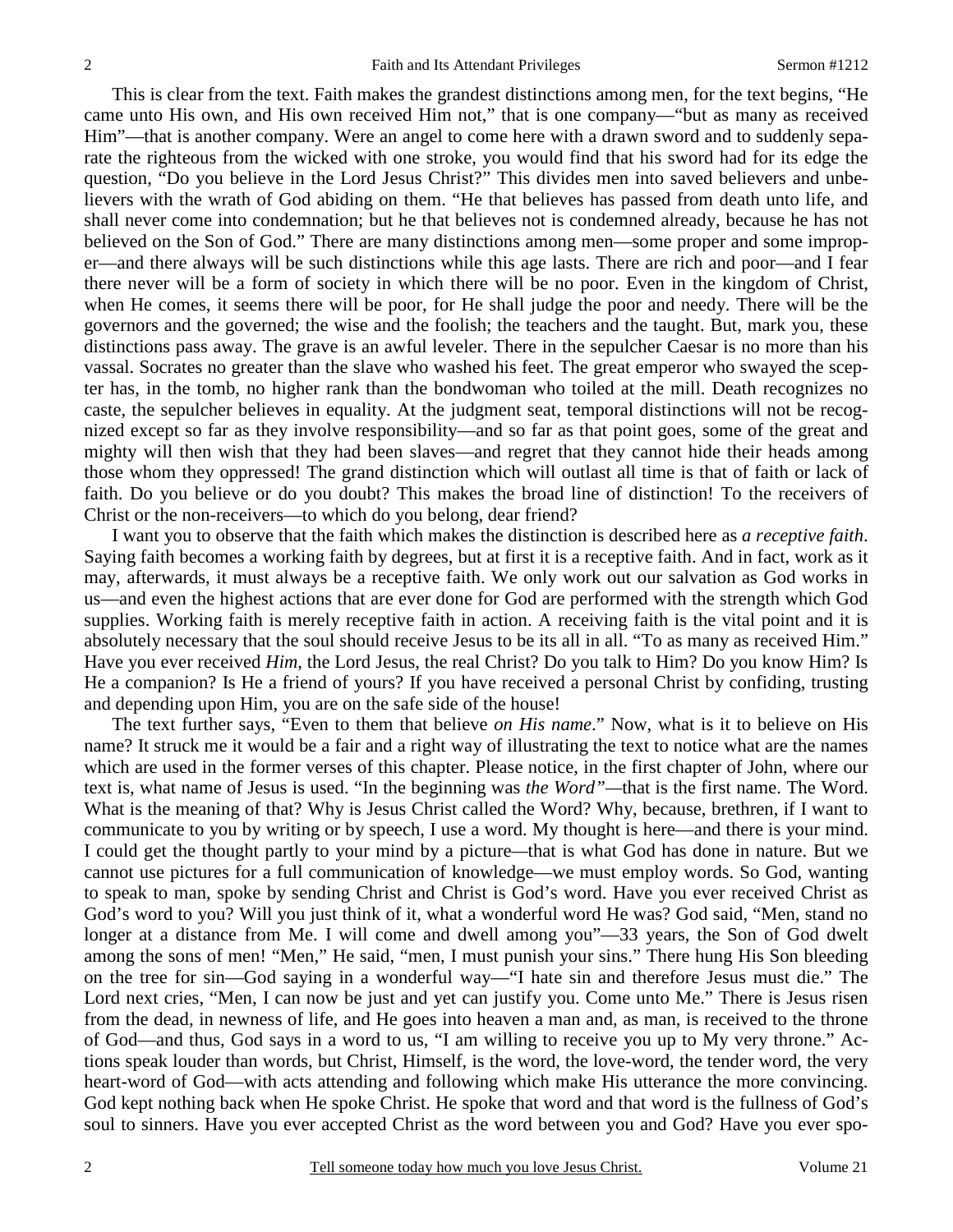ken to God that word back again by pleading the name of Christ? Lord, there is no communication between me and You except this. Whenever You speak, you say, "Christ," and my reply is, "Christ." When I want You to pardon me, I say, "Christ." When I need You to bless me, indeed, and give me answers to my prayers, I plead, "Christ." That is the word from God to man, and back again from man to God. Now, to as many as believe on His name as the word, to them He gives power to become the sons of God. But many have never accepted Him as, "the word," any more than if God had never spoken. They are deaf. At any rate, there is the word and they have never received it.

Look down the chapter and you will find that Jesus is described as *the life*. "All things were made by Him, and without Him was not anything made that was made. In Him was life." Have you believed on His name as the life? Man is *dead* by nature. When God said to Adam, "In the day you eat thereof you shall surely die," Adam did die that very day and that is the key word to what is meant by death in the Scriptures. Did he cease to exist? No, nor will you. But he ceased to live and that is a very different thing. To exist is not to live; there is a wide distinction there. To die is not to cease to exist—no thoughtful man should fall into such an error. What is death? Practically, it is the separation of a living being into its component elements. When the seed is put into the ground, the apostle says, it is not quickened unless it dies, or dissolves into its constituent elements. It dies in order more perfectly to live. When we die, neither body nor soul ceases to exist, but they cease to be united and their separation is death. When a soul departs (and the life of the body is the soul), the life of the body is gone. When a soul dies, it is separated from God, for union to God is the soul's true life. That is the death which Adam died and which every impenitent sinner will have to die. No, that is the death which every sinner is under now, for, "He that believes not shall not see life, but the wrath of God abides on him." Listen well that, "He that believes not has not life." He has an existence and always will have, but he has not life*—*he abides in death. But as for the man, who believes in Jesus, he gets back his God and that is his life. Jesus says, "He that believes in Me, though he were dead, yet shall he live; and he that lives and believes in Me shall never die." "I am the resurrection and the life." When we are brought back to God, God has made our soul alive. A soul without God is like a fair palace which has been deserted—you pace through all its halls and there is not a sound. It is all death, decay, and emptiness. But when the king comes back, again, to his palace, the merry bells peal out their joyful notes! All is rejoicing and there is life again throughout the house. God is the life of the soul and as many as receive God in Christ, receive the life.

Now see, Jesus is first the word, that is God speaking to men; secondly the life, that is God quickening man and dwelling in him. Have we so received the Christ of God?

Note the third name here. "In Him was life, and the life was the *light* of men." Notice that this name of Jesus is repeated many times if you read through the chapter. "John came for a witness to bear witness of the *light*. He was not that *light*, but he was sent to bear witness of that *light*. That was the true *light*," and so on. So that the next name of Christ we have in this chapter is the *light*. Have we received Christ as the light? What is it to have Christ to be your light? What is light? It is that by which we see. Everybody sees in a light. Take an illustration—only an illustration. A merchant comes to a city, town, village. He calculates whether it is a good place for business. "Bad place, this," he says. "A man cannot live here. It is a bad situation." And he is not content unless he gets near the Bank or in Lombard Street, or some other business quarter. Now, look at the artist. He has another light. You take that artist into the city and he says, "I could not live here in this dreary wilderness of brick, amid these fogs! Let me get away to North Wales, or somewhere where the picturesque is to be seen." And he settles himself down in Bettws-y-coed, and he says, "This is beautiful." Take the rich man there and say to him, "You are to live here for 20 years." "Twenty years?" he says, "I could not live here a month! It is preposterous. This is not a place where a man can live." Bring a man of gaiety into a religious circle and he says, "O, I need a place where there is some life." I have been traveling, sometimes, where I thought the scenery very beautiful and I have heard young men say, "This is a hateful place: there is no life here." Everybody sees according to the light he sees by. My dear hearer, have you ever seen things in the light of Christ? Did you ever feel, "This is the place where I can live, for here are Christians with whom I can commune. Here is the gospel preached and my soul will be fed here. I shall learn much of Christ. This is a sphere in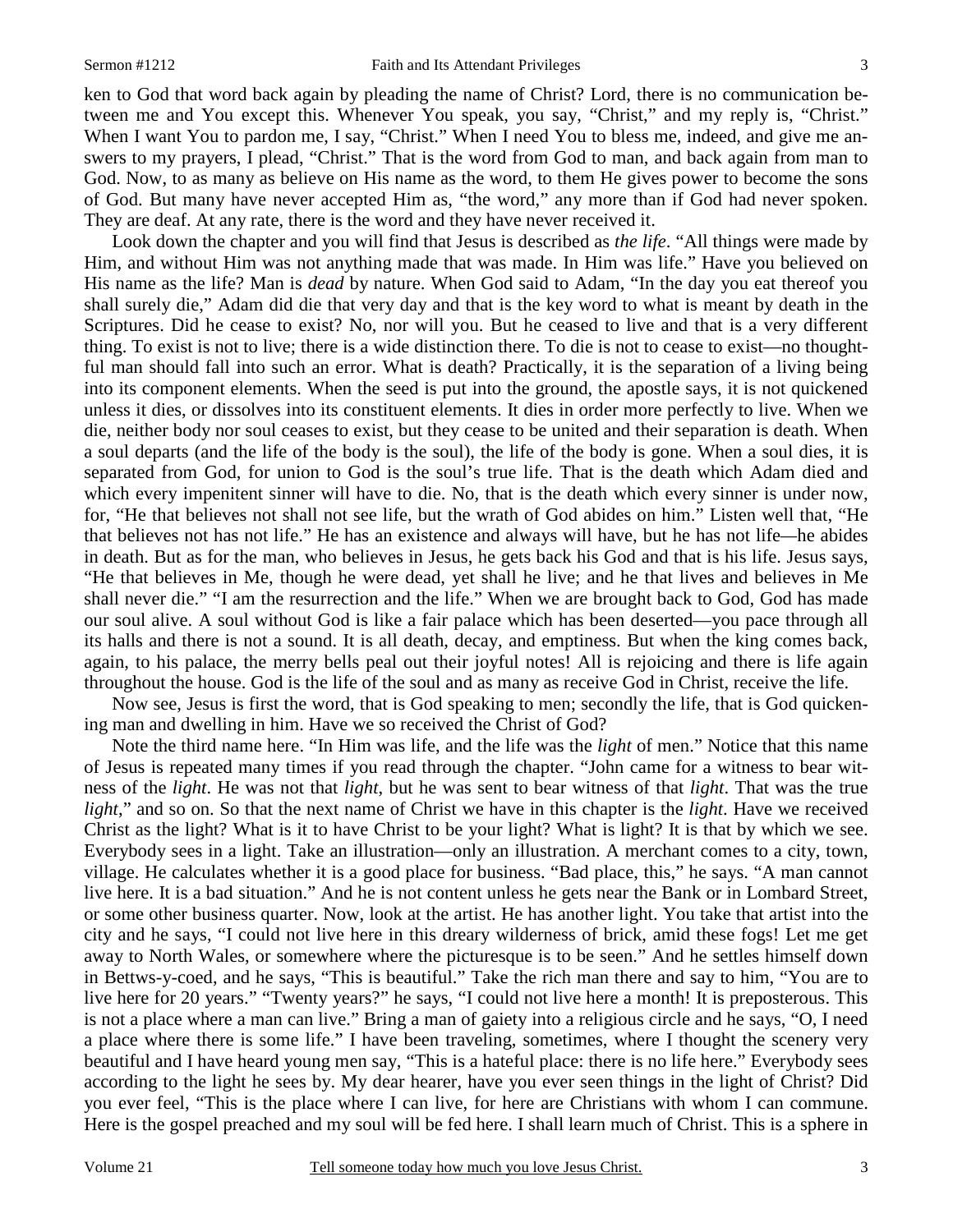which I can be useful"? When you have life you will get light—and you will see things in that light. You will see yourself in the light of Christ. You will say, "O God, be merciful to me a sinner." Everything looks according to your light. Yellow spectacles will make everything look yellow, but get the true light, the only light that can lighten any man that comes into the world, and things will be seen in truth. If you get Christ within you, you have light, indeed! So the question comes back—have we believed on the name of Jesus as the Word, the life and the light? If we have, it has made a distinction between us and others, and there is a deep gulf fixed between us, across which, thank God, men may come to us by sovereign grace, but across which we shall never return—for he that has received the *word* will find in it an incorruptible Seed! He that has received the *life* has received with it the assurance, "Because I live, you shall live also." And he that has received the *light* knows that it shines more and more unto the perfect day.

This distinction, then, is a very grand one and it is one which obliterates all others, for the text puts it, "*As many* as received Him"—that is, if the chimney-sweep receives Christ, he is a child of God, and if the Czar of Russia receives Christ, he is a child of God—but not the one more than the other. If they receive Him—that is the point—they become the sons of God! It is a distinction, therefore, which is to be sought after abundantly by us, and which has to do with present things. "As many as received Him, to them *gave* He power to become the sons of God." Now I charge you, do not think of religion as a thing to be run after when you die, as your friends may seek after an undertaker to bury you. My bell sometimes sounds at the dead of night or at three in the morning. "Would you come and pray for a dying person?" They even say, "Pray *to* some dying person." Why do they send for me? Why do they not think of sending for me when the man is in good health? They send for me when the man has taken stupefying drugs, perhaps, to lull pain, or he is half asleep with coming death, or his suffering is so intense that he cannot think! Or if he can think, he counts on my coming and my visit rather ministers to his superstition than to his benefit! Religion is for life as well as death. It is for today. "*Now* are we the sons of God." Oh, have the gospel today, today, today, today! It is said that every man ought to repent on the last day of his life—this day may be yours—"Therefore, today, if you will hear His voice, harden not your hearts." I have many things to say unto you, but time flies and I have much more left. This is the first head, then. Faith makes the grandest of all distinctions.

**II.** Secondly, FAITH OBTAINS THE GRANDEST OF ALL ENDOWMENTS. Read, "To as many as received Him, to them gave He power to become the sons of God." The margin says the "privilege." The margin is right, but so is the common reading. The word *exousia* is a very great word in the Greek. It cannot be comprehended in the word, "privilege," at all. It means power, privilege and a great deal more. Everyone that has believed in Jesus has received the privilege, the power, and everything else that lies in being a son of God. This is described as being a privilege peculiar to believers and yet there are rogues who are everlastingly talking about the "fatherhood" of God because He made them. I suppose the man who made that table is the father of the table. They assert that the Creator is the Father of all His creatures. That is not the sense in which believers say, "Our Father which art in heaven." If you are children of the devil and doing his works, why call God your Father? How dare you? If you have not believed on the Son of God, He is not your Father in the sense of the text—and you have no right to think of yourself as His son! The privilege of the text is, "to as many as received Him," for, "to them gave He the power" or, "the *privilege* to become the sons of God." As for the unbeliever, what is written concerning him? "The wrath of God abides on him."

Now, there is a distinction intended here in the use of this word, "son," rather than the old legal word servant. The most that they could attain to under the old dispensation was to be servants. "Moses was faithful in all his house as a servant." Yes, that is all. And what a blessed thing to be a servant of God! The poor prodigal would have been glad enough to have been one of the hired servants. But says our Master, "Henceforth I call you not servants, for the servant knows not what his Lord does, but I have called you friends." And we know who has said, "For this cause He is not ashamed to call them brethren," because they are sons in the same house. Oh, what a pleasure to rise from slavery to sonship! From the bondage of the law to the glorious liberty of the children of God! And that is where we all are who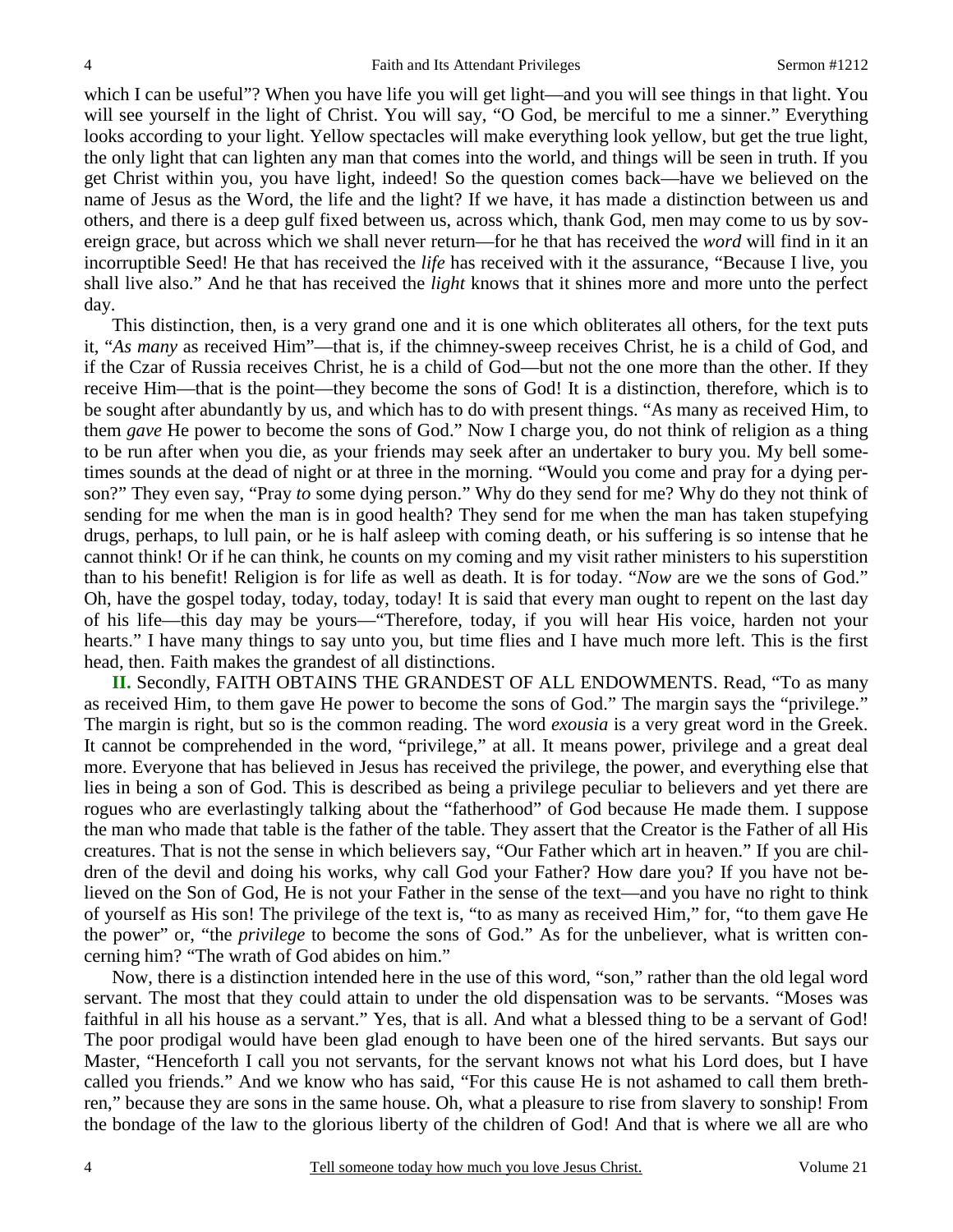have believed. Only sometimes, you know, we do not live up to this sonship privilege. Those who are under the law do not rise to sonship. They may be sons, but they are in their minority and the child, while he is yet in his minority, differs little from a servant, though he is lord of all. He is under tutors until he is of age. Christ has come and we are no longer under a schoolmaster, but now, blessed be His name, we are the sons of God! Are we not His servants, too? O, yes! Jesus Christ was first His Father's son and then His Father's servant. So we, being sons, have the joy of serving our Father. And I tell you it is a very different thing to serve your Father to what it is to serve a mere prince or ruler.

We are sons, then, rather than servants. We are called sons of God because of our new nature. We are the children of God by birth. We are also sons by likeness, for the Spirit of God dwells in us and we are made like unto God. The likeness between a son of God and God, Himself, is real and true. Have you ever seen the likeness between yourself and your child? Yes. Yes, he is very much like you. Some points of his character are caricatures of yours! You can see your image, distorted somewhat, and imperfect, but it is yourself. It is as near like yourself as a child can be like a man—but a child is not a man, for all that. So God makes His children like Himself, but they are miniatures, they are little, childish, weak. There are many imperfections and shortcomings, but still, mark that word, I often stagger as I read it—"He has made us partakers of the divine nature." In moral qualities and spiritual actualities, He has given us power to become the sons of God, that is, by making us like unto God, showing us that as He is who was the chief Son, so are we, also, in this world. Oh, the privilege of this! I assure you I would enlarge upon it if I did not feel that I am quite incompetent. I can only stand as John did when he wanted to tell us about it, and could only cry, "Behold," as much as to say—"Look yourself, I cannot tell you!" "Behold what manner of love the Father has bestowed upon us that we should be called the children of God." We are such by prerogative, by nature, by growing like He, and by privilege. We are now the sons of God.

Some of you do not know what this means. Children, you know, take many liberties with their father and are very familiar. I wonder what the little children of a judge think of him if they are ever taken into court to see him with his big wig on, sitting there trying prisoners? Well, I have no doubt they feel a great awe of him. But you should see him when he is at home! Why there he is down on the hearth-rug with the children on his back! He is the father and the father somehow swallows up the judge. And the child does not seem to remember that he *is* a judge, but only that he is his father. Oh, how many times has my soul, while prostrate with awe in the presence of my God, laid hold on Him and said, "My *Father*, great as You are, You are not so great as to forget that You are my Father. You have taught me to say it, You have said, 'When you pray, say, 'Our Father,' and I do say it, and I feel that, 'Abba, Father,' is the natural cry of the spirit that is within me. Will you not answer to the cry?" He does answer us and like as a father pities his children, He pities us. He bows His omnipotence to help us in our little labors—and bows His mighty arms to help us in our little troubles. "He counts the number of the stars, and calls them all by their names. He heals the broken in heart, and binds up their wounds." Is not that a grand stoop from rolling the orbs and wheeling the worlds along, to stoop down to bind broken hearts and to strap their wounds with heaven's court plaster lest they should bleed too much? Blessed be his name!—

> *"The God that rules on high, And thunders when He pleases. That rides upon the stormy sky And manages the seas— This awful God is ours, Our Father and our love! He shall send down His heavenly powers To carry us above."*

But we must pass on. Faith makes the grandest of distinctions and obtains the grandest of endowments. **III.** Thirdly, FAITH IS THE EVIDENCE OF THE GRANDEST EXPERIENCE, for the text speaks of, "Them that believe on His name which were born, not of blood, nor of the will of man, but of God."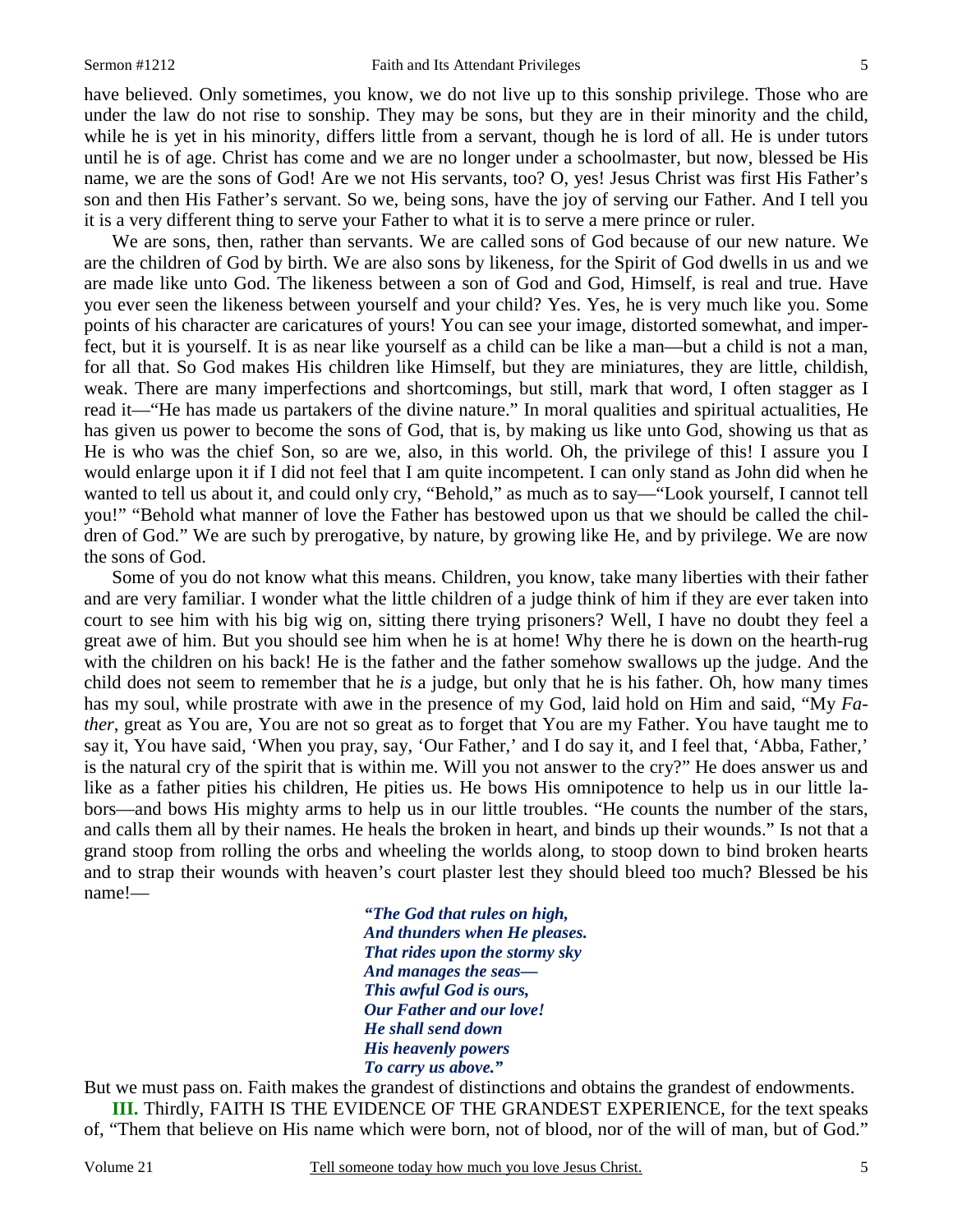This teaches us that every man who believes in Jesus is a regenerate man. He has been born of God! What a wonderful thing it is to be born again! There are poor blind men about who say that persons are regenerated by the application of water, though they have no faith, and grow up without any! May the Lord open their eyes! We will say no more, but wherever there is true regeneration, there must be faith. Read the third chapter of John. See how faith and regeneration run together. Read this very passage— "To as many as believe on His name which were born, not of blood, nor of the will of man." Faith is the first, the unique token of being born again. Now, what is it to be born again? I saw a big man once. A strong, rough fellow, and he was evidently under conviction of sin. He said, "Would God I had never been born." He thought again and he said, "I remember when I used to pray at my mother's knee. I knew nothing, then, of the wickedness and vice through which I have gone. Would God I could begin life again like a little child!" I was pressed to hear him say that, for it enabled me to say, "That is exactly what you shall do if you believe in Jesus. You shall be born again." But if we could be born again as we were born at first, that is, of the will of the flesh, we should do as we did before—for that which is born of the flesh, if it could be born twice of flesh—would be still flesh. That which is born of the Spirit is spirit and, "You must be born again from above"—you must be born of the Spirit of God. What the Spirit of God does for us is to give us a new life to start us afresh with a new nature upon a new career. Whoever believes in Jesus is born again! Regeneration is a great mystery, but you have that mystery. Do not puzzle yourself about the new birth—you have experienced it if you really believe in the Lord Jesus. As I tried to explain it just now, you are born again. You are a new creature in Christ Jesus. You have begun life again. It is of little use to attempt to mend the old nature, it is too far gone. There was a certain prince who used to swear this oath, "God mend me!" But a good man says, "I think He had better make a new one."

Some men think God will mend them, but they err. I like the drunkard to become sober and the thief to become honest and mend himself as much as he can. But what he really wants is making over again. I have heard of a man who brought his gun to the gunsmith's to be repaired. "You want it repaired," says the smith. "Well, what it needs is a new stock, lock, and barrel." That looked very much like making a new one! You had better begin *de novo*. The old law had for its token the putting away of the filth of the flesh, but the distinguishing ordinance of the new covenant goes much further. What does Christ say to His people in the act of baptism? He says, "You are dead. You must be buried and must rise into newness of life." Baptism cannot do this, but it sets forth our need of the death of the old nature and of resurrection into new life. We must be born again—not washed, not cleansed, not mended up—but made new creatures in Christ Jesus. And every man who believes in Jesus has undergone that wondrous change! He is not born of blood, that is, not born according to the natural way of birth. He is born in a new, celestial manner. He is not born of the will of the flesh—man's bad carnal will—nor of the will of man, man's best will, for the will of man, when it has done all it can, has done nothing at all savingly. If you were born of the will of man, it would not answer the purpose—"born not of the will of the flesh, nor of the will of man, but of God." We need renewal by a supernatural power. God alone can create and God alone can new-create. To make a new creature is a greater wonder than to make a world, because when God made a world there was nothing to stand in His way. But when He makes a new creature, there is the old creature in conflict with Him. If I may be allowed to commit so palpable an error of speech, I would say it takes double omnipotence to re-create! We must be born from above, but we are saved if we have believed in the Lord Jesus. God grant that if any here have not believed, the new birth may be given them—and faith in Christ Jesus.

**IV.** Now, lastly, lest I weary you, FAITH RAISES THE BELIEVER TO THE NOBLEST CON-CEIVABLE CONDITION. The man who has received Christ has undergone a new birth which fits him to be a child of God. Now, note, first, the *inconceivable honor* of being a child of God. Ah, if all the degrees, dignities, honors, and titles that were ever conferred by men could be put into a heap, they would not make enough of real honor to be seen by a microscope—compared with the glory that belongs to the humblest, poorest, and most despised son of God! Son of God! "Unto which of the angels did He say at any time, You are My Son, this day have I begotten You?" I know the text applies to Christ, but it ap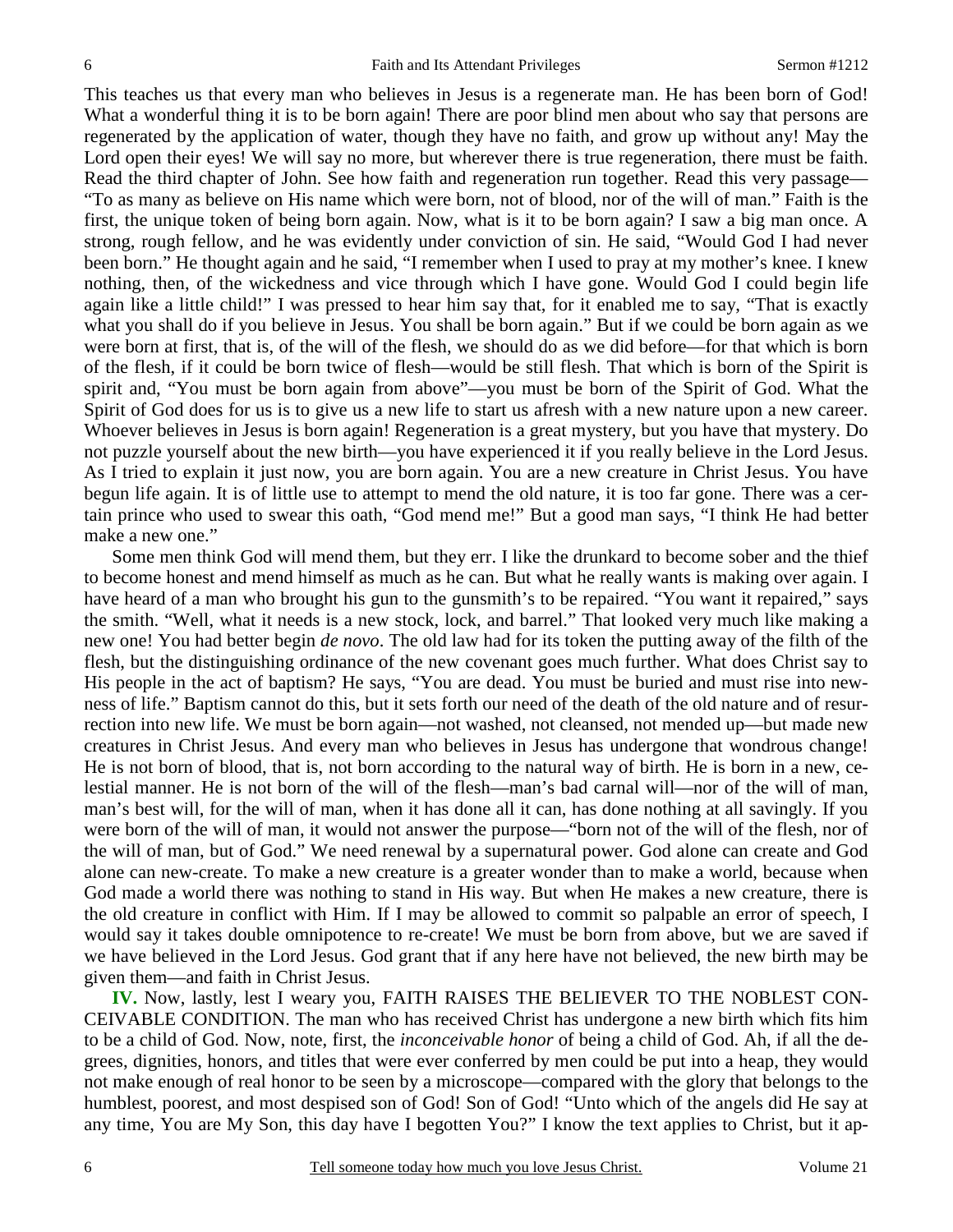plies, also, to all His people. His angels are servants—they are not sons. It is their delight to keep watch and ward about us, as servants do over young princes of the blood. "They shall bear You up in their hands, lest You dash your foot against a stone." About the child of God there is even, here, a splendor which is none the less bright because carnal eyes cannot see it. It is like the splendor of God—invisible because too excessive for eyes to see.

I will picture a child of God, if you please, a daughter of Zion. She is a poor seamstress. She has stitched a shroud as well as a shirt and she lies upstairs dying. You would not like to fare as she does. She dwells in a wretched little room. It is scantily furnished. The bed is hard and she lies there in agony. She can scarcely breathe. She gasps for life. She is very poor and those upon whom she is depending have begun to feel her a burden and sometimes say hard words to her. This is a gloomy place, is it not? Come here. I will touch your eyes as the prophet did the eyes of his servant. And what do you see? You see one of the members of Christ's body struggling for the last time—and about to win the victory. Listen to her! She tells you that Christ is with her! Do you see Him? There He stands in the deepest sympathy, bending over His beloved, smiling upon a soul that He has chosen from before the foundations of the world—a daughter upon whom He has put a garment without spot, meet for royal wear. She is a king's daughter. Look about the room. Angels are there, they are waiting all around her, waiting to take her home. The Holy Spirit, Himself, is within her soul. Do you see the light of His consolations and revelations? If your eyes are open, you can see it. Yes, the Father Himself is here, for He is never away from the deathbeds of His children! "Precious in the sight of the Lord is the death of His saints." She has grown worse. Her eyes are dim. Her voice is feeble. Listen to her! I am picturing no fancy scene—I have heard it! She is just about to enter into life, and she cries—

*"And when you hear my heart-strings break, How sweet my minutes roll! A mortal paleness on my cheek, But glory in my soul!"*  If she has strength enough left, you will hear her sing— *"'Midst darkest shades, if He appears, My dawning is begun; He is my soul's bright morning star, And He my rising sun."* 

Do not talk to me of Joan of Arc! This is the true heroine! She is battling with death and singing while she dies. Fear? She has long forgotten what that means. Doubt? It is banished! Distress? Despondency? She has left them all behind. She is a believer! She has received Jesus and she has power to be a child of God! Oh, the honor and dignity of being born from above!

Now, note again the *safety* of this birth. If you are a child of God, how safe you are! I am sure there is no father and mother here that would let any harm come to their children. None of us would if we could protect them. Do you think God will suffer His children to be harmed? He will cover them with His feathers and under His wings shall they trust. His Truth shall be their shield and buckler. There shall no evil befall them—neither shall any plague come near their dwelling. "I, the Lord, do keep it. I will water it every moment lest any hurt it, I will keep it night and day." "I give unto My sheep eternal life, and they shall never perish, neither shall any pluck them out of My hand. My Father which gave them Me is greater than all, and none is able to pluck them out of My Father's hand."—

#### *"Safe in the arms of Jesus."*

Well may you sing that, for so you are if you are the children of God!

And, last of all, though much more might be said, what *happiness* this brings to a man to know that he is a child of God. I remember, some twenty-two years ago, being waited upon by a Mormon who wanted to convince me of the divine mission of Joseph Smith. And after hearing some of his talk, I said, "Sir, would you kindly tell me what you have to offer me and how I am to get it? I will listen to you if you will let me tell you afterwards what I have to offer you and the way to it." I heard him with a great deal of patience. He listened to me not quite so patiently, but when I had done, he saluted me thus, "If what you say is true, you ought to be the happiest man in the world!" To which I replied, "Sir, you are